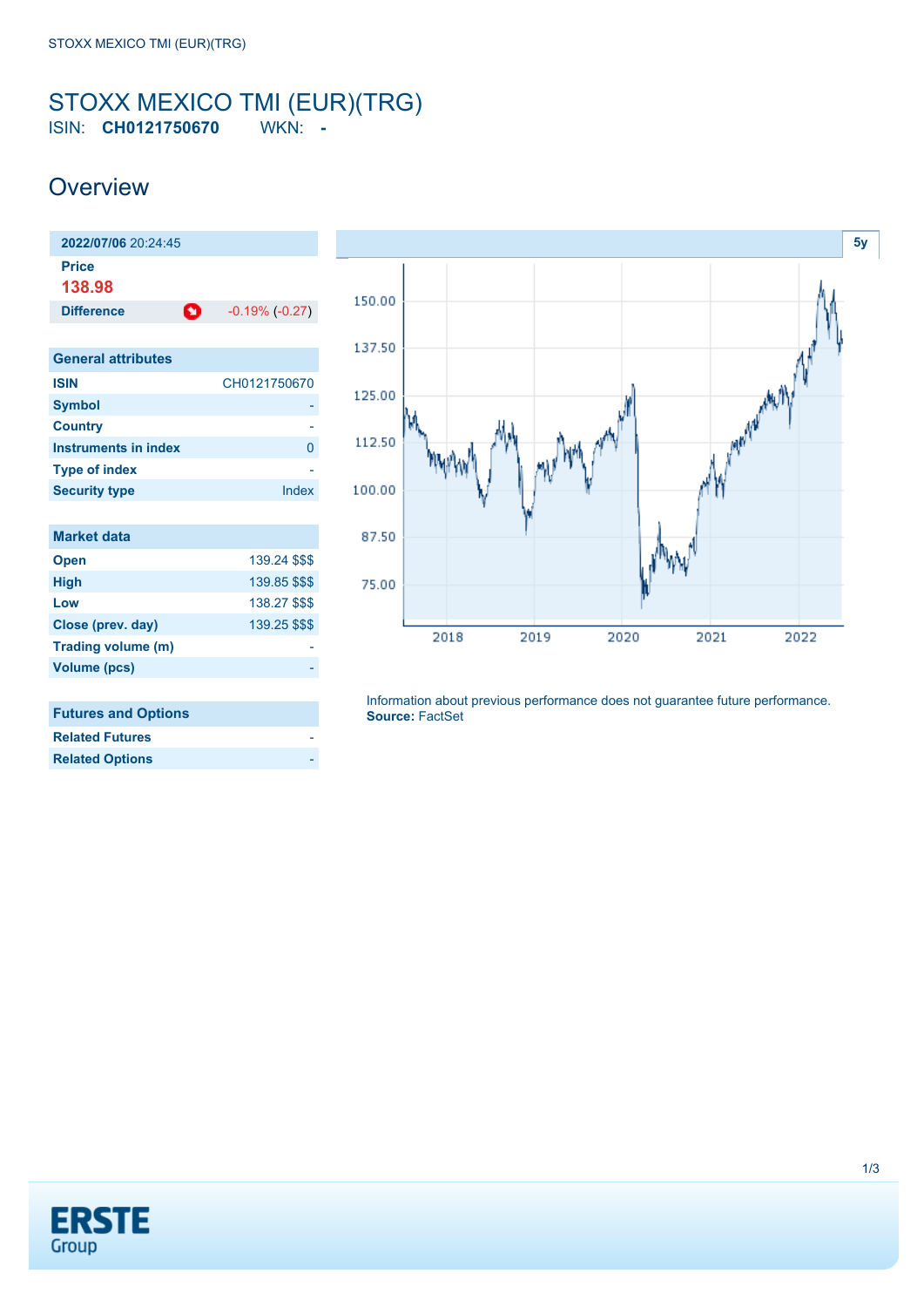## **Details**

**2022/07/06** 20:24:45 **Price**

**138.98**

**Difference 1** -0.19% (-0.27)

| <b>General attributes</b> |              |
|---------------------------|--------------|
| <b>ISIN</b>               | CH0121750670 |
| <b>Symbol</b>             |              |
| <b>Country</b>            |              |
| <b>Security type</b>      | Index        |
| Instruments in index      |              |

| <b>Market data</b> |               |
|--------------------|---------------|
| <b>Open</b>        | 139.24 \$\$\$ |
| <b>High</b>        | 139.85 \$\$\$ |
| Low                | 138.27 \$\$\$ |
| Close (prev. day)  | 139.25 \$\$\$ |
| Trading volume (m) |               |
| Volume (pcs)       |               |



#### **Performance and Risk**

|                   | 6m       | 1v        | 3v        |
|-------------------|----------|-----------|-----------|
| Perf $(\%)$       | $+2.73%$ | $+18.18%$ | $+24.47%$ |
| Perf (abs.)       | $+3.68$  | $+21.34$  | $+27.27$  |
| <b>Beta</b>       |          |           | -         |
| <b>Volatility</b> | 18.01    | 17.13     | 25.50     |

Information about previous performance does not guarantee future performance. **Source:** FactSet

| <b>Price data</b>                           |                            |
|---------------------------------------------|----------------------------|
| Ø price 5 days   Ø volume 5 days (pcs.)     | 139.38 \$\$\$ (0)          |
| Ø price 30 days   Ø volume 30 days (pcs.)   | 142.76 \$\$\$ (0)          |
| Ø price 100 days   Ø volume 100 days (pcs.) | 144.37 \$\$\$ (0)          |
| Ø price 250 days   Ø volume 250 days (pcs.) | 133.26 \$\$\$ (0)          |
| <b>YTD High   date</b>                      | 156.54 \$\$\$ (2022/04/04) |
| <b>YTD Low   date</b>                       | 126.26 \$\$\$ (2022/01/24) |
| 52 Weeks High   date                        | 156.54 \$\$\$ (2022/04/04) |
| 52 Weeks Low   date                         | 115.50 \$\$\$ (2021/07/08) |